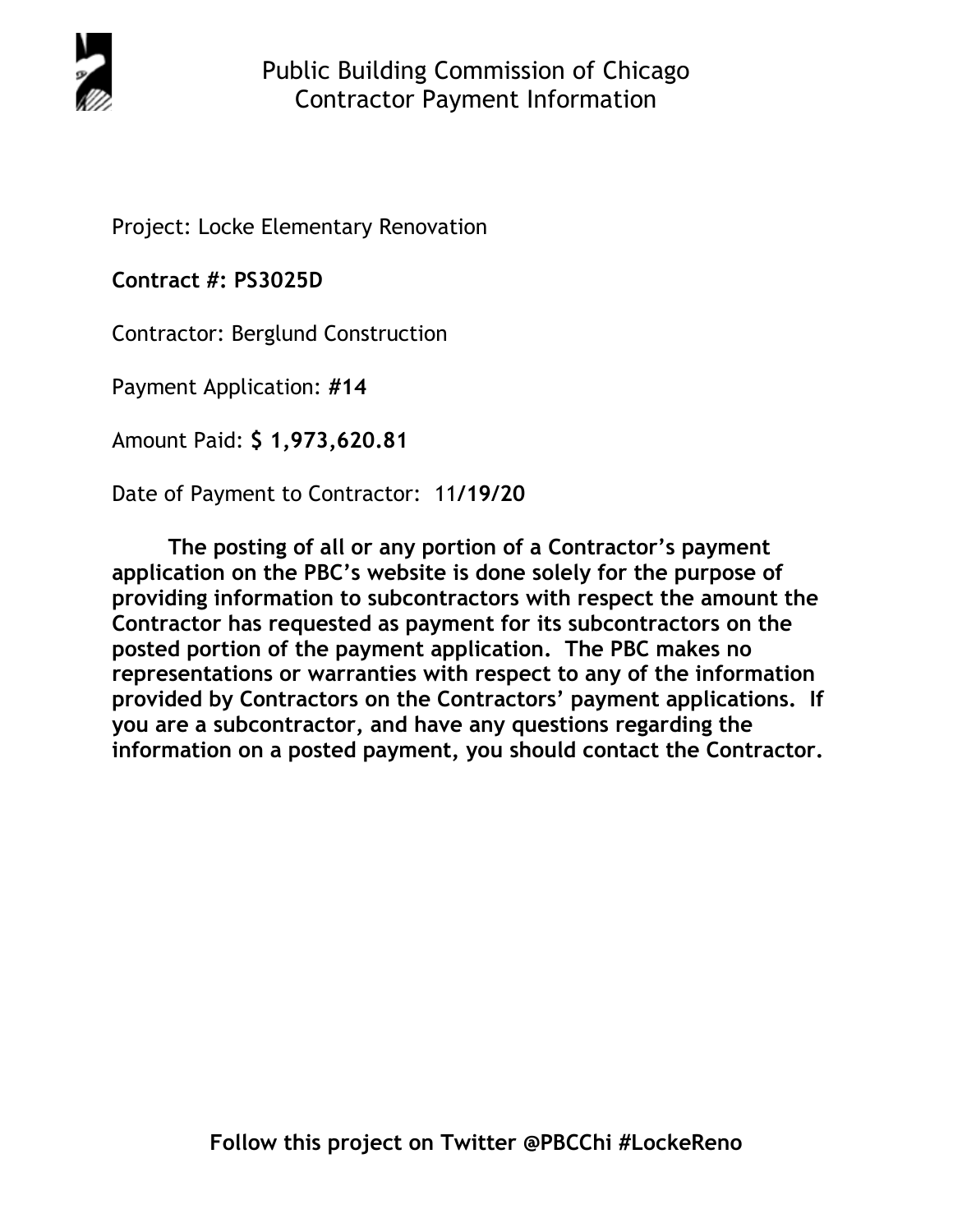### PUBLIC BUILDING COMMISSION OF CHICAGO **EXHIBITS CERTIFICATE OF ARCHITECT - ENGINEER**

| DATE:                | 9/28/2020 |                                        |    |           |  |  |  |  |
|----------------------|-----------|----------------------------------------|----|-----------|--|--|--|--|
| <b>PROJECT:</b>      |           | <b>CPS Locke Elementary Renovation</b> |    |           |  |  |  |  |
| Pay Application No.: |           | 14                                     |    |           |  |  |  |  |
| For the Period:      |           | 9/1/2020                               | to | 9/30/2020 |  |  |  |  |
| Contract No.:        |           | <b>PS3025D</b>                         |    |           |  |  |  |  |

In accordance with Resolution No. \_\_\_\_\_, adopted by the Public Building Commission of Chicago on\_\_\_\_\_\_, relating to the \$\_\_\_\_\_\_\_\_Revenue Bonds<br>issued by the Public Building Commission of Chicago for the financing of this p I hereby certify to the Commission and to its Trustee, that:

- 1. Obligations in the amounts stated herein have been incurred by the Commission and that each item thereof is a proper charge against the Construction Account and has not been paid; and
- 2. No amount hereby approved for payment upon any contract will, when added to all amounts previously paid upon such contract, exceed 90% of current estimates approved by the Architect Engineer until the aggregate amount retained funds being payable as set forth in said Resolution).

| THE CONTRACTOR:                                                          | <b>Berglund Construction</b><br>111 E. Wacker Drive, Suite 2450, Chicago, IL 60601 |                                   |               |               |
|--------------------------------------------------------------------------|------------------------------------------------------------------------------------|-----------------------------------|---------------|---------------|
| <b>FOR:</b><br><b>General Construction Services</b>                      |                                                                                    |                                   |               |               |
| Its now entitled to the sum of:                                          | s                                                                                  | 1,973,620.81                      |               |               |
| <b>ORIGINAL CONTRACTOR PRICE</b>                                         | \$24,160,000.00                                                                    |                                   |               |               |
| <b>ADDITIONS</b>                                                         | \$0.00                                                                             |                                   |               |               |
| <b>DEDUCTIONS</b>                                                        | \$0.00                                                                             |                                   |               |               |
| <b>INET ADDITION OR DEDUCTION</b>                                        | \$0.00                                                                             |                                   |               |               |
| <b>ADJUSTED CONTRACT PRICE</b>                                           | \$24,160,000.00                                                                    |                                   |               |               |
|                                                                          |                                                                                    |                                   |               |               |
| <b>TOTAL AMOUNT EARNED</b>                                               |                                                                                    |                                   | $\frac{1}{3}$ | 19,738,192.11 |
| <b>TOTAL RETENTION</b>                                                   |                                                                                    |                                   | \$            | 1,108,865.33  |
| a) Reserve Withheld @ 10% of Total Amount Earned,                        |                                                                                    |                                   |               |               |
| but Not to Exceed 5% of Contract Price<br>b) Liens and Other Withholding |                                                                                    | 1,108,865.33<br>$\mathbf{s}$<br>s |               |               |
| c) Liquidated Damages Withheld                                           |                                                                                    | s.                                |               |               |
|                                                                          |                                                                                    |                                   |               |               |
| TOTAL PAID TO DATE (Include this Payment)                                |                                                                                    |                                   | \$            | 18,629,326.78 |
| <b>LESS: AMOUNT PREVIOUSLY PAID</b>                                      |                                                                                    |                                   | s.            | 16,655,705.97 |
| AMOUNT DUE THIS PAYMENT                                                  |                                                                                    |                                   | $\sqrt{2}$    | 1,973,620.81  |

**Architect Engineer:** 

signature, date

 $\mathcal{L}^{\bullet}$  $\mathcal{L}^{\text{max}}(\mathcal{A})$  .

 $\sim 1$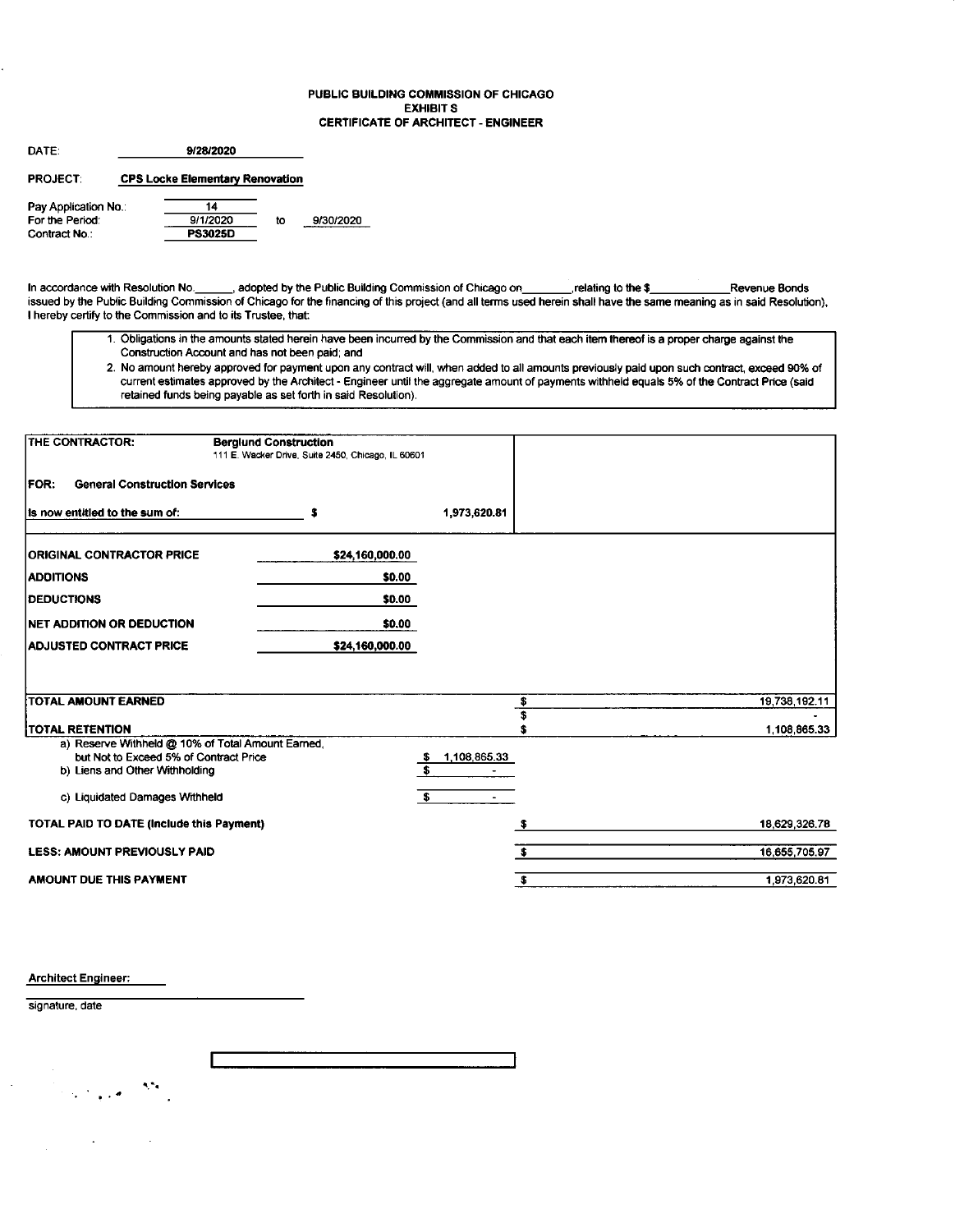# **APPLICATION AND CERTIFICATE FOR PAYMENT**

 $14$ Distribution to: To Owner: Public Building Commission of Chicago Project: 519012- CPS Locke Elementary **Application No.:** Owner Renovation 50 West Washington Street Room 200 **Architect Richard J Daley Center** Period To: 9/30/2020 Contractor Chicago, IL 60602 **Via Architect: RADA Architects** From Contractor: Berglund Construction 8410 S South Chicago Avenue 233 N. Michigan Avenue, Suite 1900 **Project Nos:** Chicago IL 60601 Chicago, IL 60617 **Contract Date: Contract For:** 

## **CONTRACTOR'S APPLICATION FOR PAYMENT**

Application is made for payment, as shown below, in connection with the Contract. Continuation Sheet is attached.

| 2. Net Change By Change Order                                    | \$24,160,000.00           |
|------------------------------------------------------------------|---------------------------|
| 3. Contract Sum To Date                                          | \$0.00<br>\$24,160,000.00 |
|                                                                  |                           |
| 4. Total Completed and Stored To Date                            | \$19,738,192.11           |
| 5. Retainage:<br>5.82% of Completed Work<br>а.<br>\$1,108,865.33 |                           |
| 0.00% of Stored Material<br>\$0.00<br>b.                         |                           |
|                                                                  | \$1,108,865.33            |
| 6. Total Earned Less Retainage                                   | \$18,629,326.78           |
| 7. Less Previous Certificates For Payments                       | \$16,655,705.97           |
| 8. Current Payment Due                                           | \$1,973,620.81            |
| 9. Balance To Finish, Plus Retainage                             | \$5,530,673.22            |

| CHANGE ORDER SUMMARY                                  | <b>Additions</b> | Deductions |
|-------------------------------------------------------|------------------|------------|
| Total changes approved<br>in previous months by Owner | \$0.00           | \$0.00     |
| <b>Total Approved this Month</b>                      | \$0.00           | \$0.00     |
| TOTALS                                                | \$0.00           | \$0.00     |
| Net Changes By Change Order                           | \$0.00           |            |

The undersigned Contractor certifies that to the best of the Contractor's knowledge, information, and belief, the work covered by this Application for Payment has been completed in accordance with the Contract Documents. That all amounts have been paid by the Contractor for Work for which previous Certificates for Payment were issued and payments received from the Owner, and that current payment shown herein is now due.

**CONTRACTOR: Berglund Construction** 

**DocuSianed by** 

392F833C8591480

Invoice #:

50144

State of: 11. no.2 Subscribed and swarn to before me this  $28<sup>11</sup>$ Notary Public: Mv Commission

County of: COOR day of S<sub>op</sub>

9/28/2020

Date:

**ARCHITECT'S CERTIFICATE FOR PAYMEN** In accordance with the Contract Documents, based on in accordance with the Contract Documents, base for or Nine<br>comprising the above application, the Architect contries to the Architect's knowledge, information, and belief, the Works the quality of the Work is in accordance with the Contract LOGI is entitled to payment of the AMOUNT CERTIFIED.

## AMOUNT CERTIFIED \$1,973,620.81

(Attach explanation if amount certified differs from the amount applied. Initial all figures on this Application and on th Continuation Sheet that are changed to conform with the amount certified.)

**ARCHITECT:** 9/28/20 Date: Bγ

This Certificate is not negotiable. The AMOUNT CERTIFIED is payable only to the Contractor named herein, Issuance, payment, and acceptance of payment are without prejudice to any rights of the Owner or Contractor under this Contract.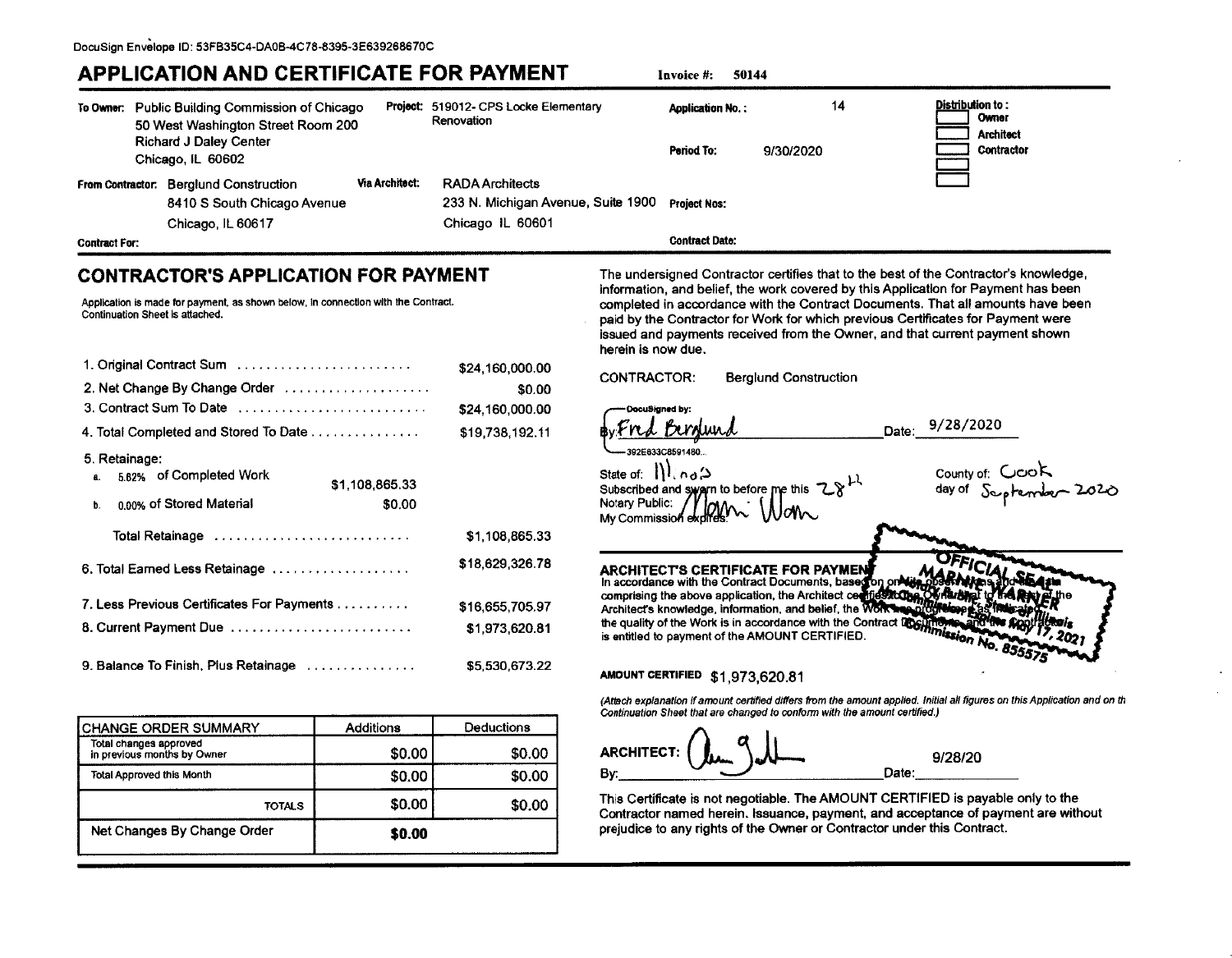PUBLIC BUILDING COMMISSION OF CHICAGO

**EXHIBIT A - PART 1** 

| CONTRACTOR'S SWORN STATEMENT AND AFFIDAVIT FOR PARTIAL PAYMENT (page 1 of 2)                                                                                                                                                                                                                                                                                                                                                                                                                                                                                                                                                                                                                                                                                                                    |                                                   |
|-------------------------------------------------------------------------------------------------------------------------------------------------------------------------------------------------------------------------------------------------------------------------------------------------------------------------------------------------------------------------------------------------------------------------------------------------------------------------------------------------------------------------------------------------------------------------------------------------------------------------------------------------------------------------------------------------------------------------------------------------------------------------------------------------|---------------------------------------------------|
| CPS Locke Elementary Revovation<br>Project                                                                                                                                                                                                                                                                                                                                                                                                                                                                                                                                                                                                                                                                                                                                                      | CONTRACTOR<br><b>Berglund Construction</b>        |
| PBC Project #05345                                                                                                                                                                                                                                                                                                                                                                                                                                                                                                                                                                                                                                                                                                                                                                              |                                                   |
| Job Location 2828 North Oak Avenue, Chicago, IL 60634                                                                                                                                                                                                                                                                                                                                                                                                                                                                                                                                                                                                                                                                                                                                           |                                                   |
| Owner Public Building Commission Of Chicago                                                                                                                                                                                                                                                                                                                                                                                                                                                                                                                                                                                                                                                                                                                                                     | <b>APPLICATION FOR PAYMENT #14</b>                |
| STATE OF ILLINOIS } \$\$<br>COUNTY OF COOK                                                                                                                                                                                                                                                                                                                                                                                                                                                                                                                                                                                                                                                                                                                                                      |                                                   |
| The affiant, being first duly sworn on oath, deposes and says that helshe is Fred Bergiund - President, of Bergiund Construction, an Illinois corporation, and duly authorized to make this Affidavit in behalf of said corpor<br>and that said corporation is the Contractor with the PUBLIC BUILDING COMMISSION OF CHICAGO, Owner, under Contract No. PS3025D dated the 10th day of September, 2019, for the following project:                                                                                                                                                                                                                                                                                                                                                               |                                                   |
| CPS Locke Elementary Renovation<br>that the following statements are made for the purpose of procuring a partial payment of                                                                                                                                                                                                                                                                                                                                                                                                                                                                                                                                                                                                                                                                     | under the terms of said Contract:<br>1,973,620.81 |
| That the work for which payment is requested has been completed, free and clear of any and ail claims, liens, charges, and expenses of any kind or nature whatsoever, and in full compliance with the contract documents and t<br>purposes of said contract, the following persons have been contracted with, and have furnished or prepared materials, equipment, supplies, and services for, and having done labor on said improvement. That the respective am<br>of money due and to become due to each of them respectively. That this statement is a full, true, and complete statement of all such persons and of the full amount now due and the amount heretofore paid to each of them for<br>services, furnished or prepared by each of them to or on account of said work, as stated: |                                                   |

#### CONSTRUCTION (pre-con; trades; gel req)

| <b>IPRECONSTRUCTION SERVICES</b>            |                                                                                    |                                               |                                         |                   |                                    |                                 |            | ---------Work Completed-------- |         |               |           |                         |                |                   |
|---------------------------------------------|------------------------------------------------------------------------------------|-----------------------------------------------|-----------------------------------------|-------------------|------------------------------------|---------------------------------|------------|---------------------------------|---------|---------------|-----------|-------------------------|----------------|-------------------|
| <b>TTEM#</b><br>(same on<br>$\frac{SOV}{2}$ | Subcontractor Name & Address                                                       | Type of Work                                  | Onginal contract<br>amount: initial GMP | PBC Change Orders | <b>Gent Contr</b><br>Change Orders | <b>Adjusted Contract</b><br>Amt | l Complete | Previous                        | Current | Total to date | retainage | net previous<br>billing | net amount due | remaining to bill |
| 100500                                      | <b>Berglund Construction</b><br>111 E. Wacker Dr., Suite 2450<br>Chicago, IL 60601 | <b>Preconstruction Services</b>               | 143,000.00                              | 0.00              | 0.00                               | 143,000.00                      | 100%       | 143.000.00                      | 0.00    | 143.000.00    | 0.00      | 143.000.00              | 0.00           | 0.00              |
| 00510                                       | Valor Technologies<br>3 Northpoint Court<br>Bolingbrook, IL 60440                  | Abatement Spring Break Work Exploratory       | 11,885.00                               | 0.00              | 0.00                               | 11.885.00                       | 100%       | 11,885.00                       | 0.00    | 11,885.00     | 0.00      | 11,885.00               | 0.00           | 0.00              |
| 00511                                       | Brandenburger Plumbing<br>3245 W. 111th St.<br>Chicago, IL 60655                   | Televise Roof Drains Pre-con                  | 6,750.00                                | 0.00              | 0.00                               | 6.750.00                        | 100%       | 6.750.00                        | 0.00    | 6.750.00      | 0.00      | 6,750.00                | 0.00           | 0.00              |
| 100530                                      | <b>Berglund Construction</b><br>111 E. Wacker Dr., Suite 2450<br>Chicago, IL 60601 | Spring Break & Spandrel Beam Exploratory Work | 38.414.00                               | 0.00              | 0.00                               | 38,414.00                       | 100%       | 38.414.00                       | 0.00    | 38.414.00     | 0.00      | 38.414.00               | 0.00           | 0.00              |
|                                             |                                                                                    | <b>Subtotal Preconstruction Services</b>      | 200.049.00                              | 0.00              | 0.00                               | 200.049.00                      | 100%       | 200,049.00                      | 0.00    | 200.049.00    | 0.00      | 200,049.00              | 0.00           | 0.00              |

net previous

billing

45,315.00

6,967.22

431,865.64

 $0.00$ 

27,007.67

 $0.00$ 

retainage

10,041.10

1,746.74

29,151.11

 $0.00$ 

1,421.46

 $0.00$ 

net amount due

45,054.90

26,220.85

122,005.25

 $0.00$ 

 $0.00$ 

 $0.00$ 

remaining to bill

21,693.10

21,691.93

179,151.11

31,250.00

1,421.46

 $0.00$ 

Total to date

100,411.00

34,934.81

583,022.00

 $0.00$ 

28,429.13

 $0.00$ 

 $0.00$ 

#DIV/01

 $0.00$ 

## cost of work

Awarded to Ornelas

01700

#### **TRADE CONTRACTOR COSTS ITEM #** Original contract Gent Contr Adjusted Contract (same on Type of Work amount: initial GMP PBC Change Orders Change Orders Amt % Complet Previous Current Subcontractor Name & Address Gail White Interiors<br>4430 Butterfield Road<br>Hillside, IL 60162 50,061.00  $0.00$ 112,063.00  $0.00$ 112,063.00 90% 50,350.00 00000 **Window Treatments** 7,333.92 27,600.89 01168  $_{\text{BCC}}$ Site Work  $0.00$ 54,880.00  $0.00$ 54,880.00 64% Berglund Construction<br>8410 S. South Chicago Ave.<br>Chicago, IL 60617 454,595.42 128,426.58 733,022.00  $0.00$ 733,022.00 80% 01215 **Expedited Schedule C**  $0.00$ Bofo Waterproofing Systems<br>5521 W. 110th St. Unit #9 31,250.00  $0%$  $0.00$  $0.00$  $0.00$ 31,250.00  $0,00$ 01535 Oak Lawn, IL 60453 Waterproofing Unity Fencing<br>2532 W. Warren Blvd. 17,320.13  $0.00$ 28,429.13 100% 28,429.13  $0.00$ 01575 Chicago, IL 60612 Temporary Fence 11,109.00

36,234.00

Remove/Reinstall Windows

 $0.00$ 

 $-36,234.00$ 

 $0.00$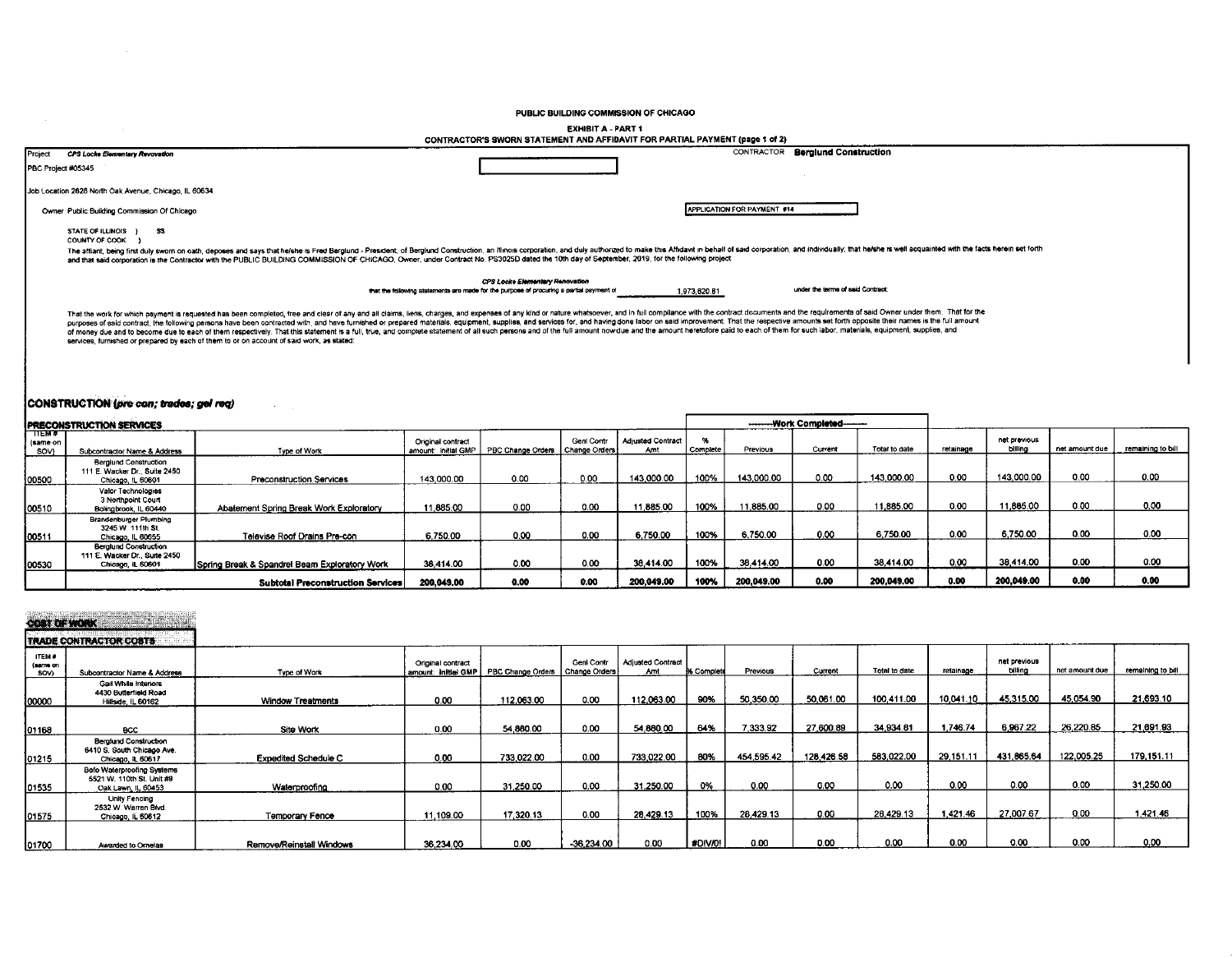|              | Carney & Company<br>636 Schneider Drive             |                                       |              |               |             |               |         |               |              | 13.020.00     | 651.00     |               | 0.00         | 651.00       |
|--------------|-----------------------------------------------------|---------------------------------------|--------------|---------------|-------------|---------------|---------|---------------|--------------|---------------|------------|---------------|--------------|--------------|
| 01751        | South Elgin, IL 60177                               | Furnish Temporary Lockers             | 0.00         | 13,020.00     | 0.00        | 13.020.00     | 100%    | 13.020.00     | 0.00         |               |            | 12,369.00     |              |              |
|              | Corsetti Structural Steel                           |                                       |              |               |             |               |         |               |              |               |            |               |              |              |
| 01851        | 2515 New Lennox Rd.<br>Joliet, IL 60433             | Steel Tubular                         | 0.00         | 0.00          | 23.100.00   | 23.100.00     | 100%    | 23.100.00     | 0.00         | 23,100.00     | 1,155.00   | 21,945.00     | 0.00         | 1,155.00     |
|              | Safe Environmental                                  |                                       |              |               |             |               |         |               |              |               |            |               |              |              |
|              | 10030 Express Dr., Suite A & B                      |                                       |              |               |             |               |         |               |              |               |            |               |              |              |
| 02000        | Highland, IN 46323                                  | Demo & Abatement                      | 254.348.00   | 919.365.16    | 10,449.00   | 1,184,162.16  | 100%    | 1,184,162.16  | 0.00         | 1.184.162.16  | 59,208.11  | 1,124,954.05  | 0.00         | 59,208.11    |
|              | Berglund Construction<br>8410 S. South Chicago Ave. |                                       |              |               |             |               |         |               |              |               |            |               |              |              |
| 03300        | Chicago, IL 60617                                   | Concrete Repairs, Masonry & Steel     | 2.676.460.00 | 6.313.262.96  | 16,367.10   | 9,006,090.06  | 99%     | 8.633.015.49  | 248,478.20   | 8,881,493.69  | 444,074.67 | 8,201,364.72  | 236,054.30   | 568,671.04   |
|              | Ornelas Construction                                |                                       |              |               |             |               |         |               |              |               |            |               |              |              |
|              | 12520 Horseshoe Drive                               |                                       |              |               | 135,897.44  | 577,905.44    | 100%    | 577,905.44    | 0.00         | 577,905.44    | 28.895.27  | 549,010.17    | 0.00         | 28,895.27    |
| 06100        | New Lenox, IL 60651                                 | Carpentry                             | 104.956.00   | 337,052.00    |             |               |         |               |              |               |            |               |              |              |
|              | M.W. Powell<br>3445 S. Lawndale Ave.                |                                       |              |               |             |               |         |               |              |               |            |               |              |              |
| 07500        | Chicago, IL 60623                                   | Roofing                               | 105.000.00   | 964.000.00    | 24.065.00   | 1.093.065.00  | 76%     | 665,200.00    | 161,065.00   | 826,265.00    | 82,626.50  | 598,680.00    | 144,958.50   | 349,426.50   |
|              |                                                     |                                       |              |               |             |               |         |               |              |               |            |               |              |              |
| 07590        | <b>BCC</b>                                          | Roofing Temp Safeway                  | 0.00         | 0.00          | 5,194.10    | 5.194.10      | 100%    | 5,194.10      | 0.00         | 5,194.10      | 259.70     | 4.934.40      | 0.00         | 259.70       |
|              | Spray Insulations                                   |                                       |              |               |             |               |         |               |              |               |            |               |              |              |
|              | 7831 N. Nagle Ave.                                  |                                       |              |               |             |               |         |               |              |               |            |               |              |              |
| 07800        | Morton Grove, IL 60053                              | Spray Fireproofing                    | 0.00         | 85.025.00     | 0.00        | 85.025.00     | 100%    | 85.025.00     | 0.00         | 85,025.00     | 4,251.25   | 80,773.75     | 0.00         | 4.251.25     |
|              | Modernfold<br>240 S. Westgate Drive                 |                                       |              |               |             |               |         |               |              |               |            |               |              |              |
| 08350        | Carol Stream, IL 60188                              | <b>Folding Partitions</b>             | 0.00         | 25,625.00     | 0.00        | 25,625.00     | 100%    | 25,625.00     | 0.00         | 25,625.00     | 1,281.25   | 24,343.75     | 0.00         | 1,281.25     |
|              | Jensen Window Corporation                           |                                       |              |               |             |               |         |               |              |               |            |               |              |              |
|              | 7641 W 100th Place                                  |                                       | 0.00         | 1.123.576.00  | 1,040.00    | 1.124,616.00  | 100%    | 35.000.00     | 1.089.616.00 | 1,124,616.00  | 112.461.60 | 31,500.00     | 980.654.40   | 112.461.60   |
| <b>08400</b> | Bridgeview, IL 60455<br>JP Phillips                 | Window/Glazing                        |              |               |             |               |         |               |              |               |            |               |              |              |
|              | 3220 Wolf Road                                      |                                       |              |               |             |               |         |               |              |               |            |               |              |              |
| 09102        | Franklin Park, IL 60131                             | Plaster/Drywall                       | 88,913.00    | 355,652.00    | 23,262.00   | 467,827.00    | 92%     | 432,261.80    | 0.00         | 432.261.80    | 21.613.09  | 410.648.71    | 0.00         | 57.178.29    |
|              | Consolidated Flooring                               |                                       |              |               |             |               |         |               |              |               |            |               |              |              |
| 09600        | 162 N. Franklin St., 5th Floor<br>Chicago, IL 60606 | Flooring                              | 7,500.00     | 40,785.00     | 0.00        | 48.285.00     | 100%    | 0.00          | 48.285.00    | 48,285.00     | 4,828.51   | 0.00          | 43.456.49    | 4.828.51     |
|              | <b>Continental Painting &amp; Decorating</b>        |                                       |              |               |             |               |         |               |              |               |            |               |              |              |
|              | 2255 S. Wabash Ave.                                 |                                       |              |               |             |               |         |               |              |               |            | 201.197.46    |              | 34,560.29    |
| 09900        | Chicago, IL 60616                                   | Painting                              | 48,800.00    | 213,625.00    | 2.238.45    | 264.663.45    | 92%     | 211,786.80    | 30,427.05    | 242.213.85    | 12,110.69  |               | 28,905.70    |              |
|              | Quality Erectors 1<br>5100 Baseline Road            |                                       |              |               |             |               |         |               |              |               |            |               |              |              |
| 10220        | Oswego, il. 60543                                   | Permanent Lockers                     | 0.00         | 166,525.00    | 0.00        | 166,525.00    | 100%    | 149,200.00    | 17.325.00    | 166.525.00    | 8.326.25   | 141.740.00    | 16.458.75    | 8.326.25     |
|              | <b>USA Fire Protection</b>                          |                                       |              |               |             |               |         |               |              |               |            |               |              |              |
| 13900        | 28427 N. Ballard<br>Lake Forest, IL 60045           | Fire Supression                       | 0.00         | 6,240.00      | $-1.110.00$ | 5.130.00      | 100%    | 5,130.00      | 0.00         | 5,130.00      | 256.50     | 4.873.50      | 0.00         | 256.50       |
|              |                                                     |                                       |              |               |             |               |         |               |              |               |            |               |              |              |
|              |                                                     |                                       |              |               |             |               |         |               |              |               |            |               |              |              |
| 13965        | Not Let                                             | Berglund Allowance Alternates         | 0.00         | 537.192.00    | 113,058.49  | 424,133.51    | 0%      | 0.00          | 0.00         | 0.00          | 0.00       | 0.00          | 0.00         | 424 133.51   |
|              |                                                     |                                       |              |               |             |               |         |               |              |               |            |               |              |              |
| 15350        | <b>BCC</b>                                          | Fire Watch                            | 0.00         | 34.702.00     | 0.00        | 34,702.00     | 15%     | 2,165.60      | 2,982.71     | 5,148.31      | 257.42     | 2,057.32      | 2,833.57     | 29,811.11    |
|              | <b>RJL Group</b>                                    |                                       |              |               |             |               |         |               |              |               |            |               |              |              |
|              | 10022 Harnew Road W                                 |                                       | 172,800.00   | 498,533.00    | 39,782.76   | 711.115.76    | 80%     | 515, 352.76   | 50,355.00    | 565,707.76    | 28,285.39  | 463,817.48    | 73,604.89    | 173,693.39   |
| 16500        | Oak Lawn, IL 60453<br>C.J. Erickson Plumbing        | Electric                              |              |               |             |               |         |               |              |               |            |               |              |              |
|              | 4141 W. 124th Place                                 |                                       |              |               |             |               |         |               |              |               |            |               |              |              |
| 22000        | Alsip, IL 60803                                     | Plumbing                              | 105.000.00   | 284.000.00    | 4.394.38    | 393,394.38    | 86%     | 339, 144.38   | 0.00         | 339.144.38    | 33.914.44  | 305,229.94    | 0.00         | 88.164.44    |
|              | Amber Mechanical Contractors                        |                                       |              |               |             |               |         |               |              |               |            |               |              |              |
| 23000        | 11950 S. Central Ave.<br>Alsip, IL 60803            | Mechanical                            | 164,200.00   | 656,800.00    | 0.00        | 821,000.00    | 87%     | 698,620.00    | 17,291.00    | 715,911.00    | 71,591.10  | 628,756.00    | 15,561.90    | 176,680.10   |
|              | Midwest Tar Sealer                                  |                                       |              |               |             |               |         |               |              |               |            |               |              |              |
|              | 1485 E. Thorndale Ave.                              |                                       |              |               |             | 6.432.00      | 0%      | 0.00          | 0.00         | 0.00          | 0.00       | 0.00          | 0.00         | 6,432.00     |
| 32100        | Itasca, IL 60143                                    | <b>Asphalt Paving</b>                 | 0.00         | 10,120.00     | $-3,688.00$ |               |         |               |              |               |            |               |              |              |
|              | Fence Masters<br>20400 S. Cottage Grove             |                                       |              |               |             |               |         |               |              |               |            |               |              |              |
| 32500        | Chicago Heights, IL 60411                           | Permanent Fencing                     | 0.00         | 3,675.00      | 19,635.00   | 23,310.00     | 100%    | 23,310.00     | 0.00         | 23.310.00     | 1.165.50   | 22.144.50     | 0.00         | 1,165.50     |
|              | Twin Oaks Landscaping                               |                                       |              |               |             |               |         |               |              |               |            |               |              |              |
| 32900        | 997 Harvey Road<br>Owego, IL 60543                  | Landscaping                           | 0.00         | 156,600.00    | 0.00        | 156,600.00    | 0%      | 0.00          | 0.00         | 0.00          | 0.00       | 0.00          | 0.00         | 156,600.00   |
|              |                                                     |                                       |              |               |             |               |         |               |              |               |            |               |              |              |
|              |                                                     |                                       |              |               |             |               |         |               |              |               |            |               |              |              |
| 01850-2      | <b>TBD</b>                                          | Pipe Scaffold                         | 0.00         | 69,089.00     | -69,089.00  | 0.00          | #DIV/0! | 0.00          | 0.00         | 0.00          | 0.00       | 0.00          | 0.00         | 0.00         |
|              | Safway Atlantic<br>625 S. IL Route 83               |                                       |              |               |             |               |         |               |              |               |            |               |              |              |
| 01850-3      | Elmhurst, 8L 60181                                  | Pipe Scaffold                         | 0.00         | 55,208.00     | 98.385.92   | 153,593.92    | 81%     | 119,391.09    | 4.655.98     | 124.047.07    | 12.404.70  | 107.451.99    | 4,190.38     | 41.951.55    |
|              |                                                     |                                       |              |               |             |               |         |               |              |               |            |               |              | 0.00         |
|              |                                                     |                                       |              | 0.00          | 0.00        | 0.00          | #DIV/0! | 0.00          | 0.00         | 0.00          | 0.00       | 0.00          | 0.00         |              |
|              |                                                     | <b>SUBTOTALTRADE CONTRACTOR COSTS</b> | 3,775,320.00 | 13.818,207.26 | 180.631.66  | 17,774,158.91 | 91%     | 14.284.318.09 | 1.876.569.41 | 16.150.887.50 | 971.978.35 | 13,448,949.27 | 1,739,959.88 | 2.585,249.76 |
|              |                                                     |                                       |              |               |             |               |         |               |              |               |            |               |              |              |
|              |                                                     |                                       |              |               |             |               |         |               |              |               |            |               |              |              |